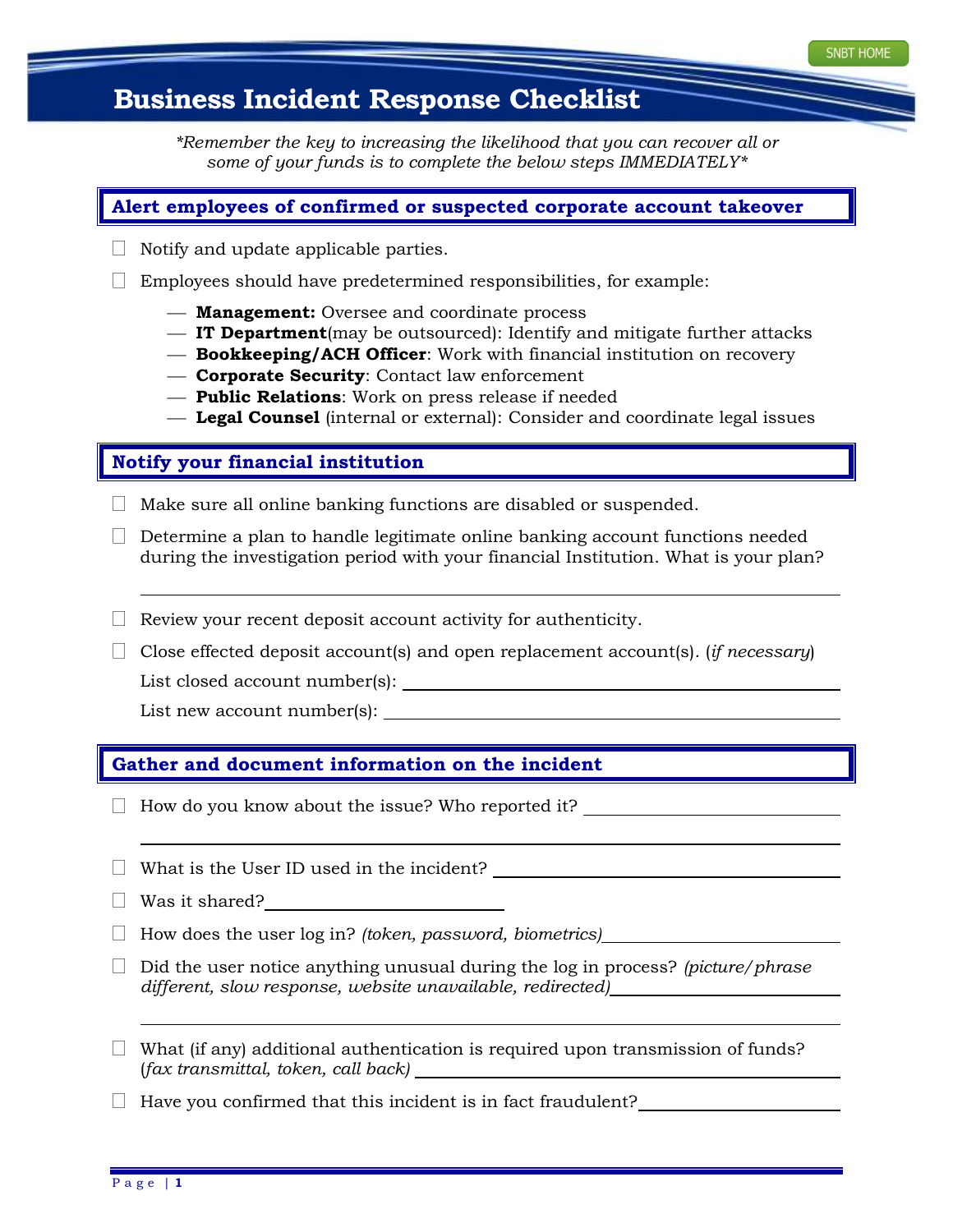| Gather details on the fraudulent transactions and attempt to stop<br><b>transfers of funds</b> (work with your financial institution) |                                                                                                                                                                      |
|---------------------------------------------------------------------------------------------------------------------------------------|----------------------------------------------------------------------------------------------------------------------------------------------------------------------|
|                                                                                                                                       |                                                                                                                                                                      |
|                                                                                                                                       |                                                                                                                                                                      |
|                                                                                                                                       | Request assistance from your Financial Institution to stop pending transfers<br>and initiate reversal file(s) as necessary.                                          |
|                                                                                                                                       | Dollar amount, ABA, and Account numbers involved: ______________________________                                                                                     |
|                                                                                                                                       |                                                                                                                                                                      |
|                                                                                                                                       | Attempt to recover lost funds and plan for recourse<br>(if not caught prior to settlement date)                                                                      |
|                                                                                                                                       | Ask for assistance of your financial institution to reach out to the other financial<br>institutions involved in attempt to recover any unauthorized fund transfers. |
|                                                                                                                                       |                                                                                                                                                                      |
|                                                                                                                                       |                                                                                                                                                                      |
|                                                                                                                                       | Note funds you are not able to recover:                                                                                                                              |
|                                                                                                                                       | Contact your insurance company and determine what coverage you have on any                                                                                           |
|                                                                                                                                       | Have your public relations contact prepare a press release (if applicable).                                                                                          |
|                                                                                                                                       | Contact local law enforcement and obtain a copy of the police report. Notes:                                                                                         |
|                                                                                                                                       | File a complaint with the Internet Crime Compliant Center at: www.ic3.gov                                                                                            |
|                                                                                                                                       | For substantial losses contact your local:                                                                                                                           |

Does the compromised user access the online banking account via more than one computer station or by remote access?